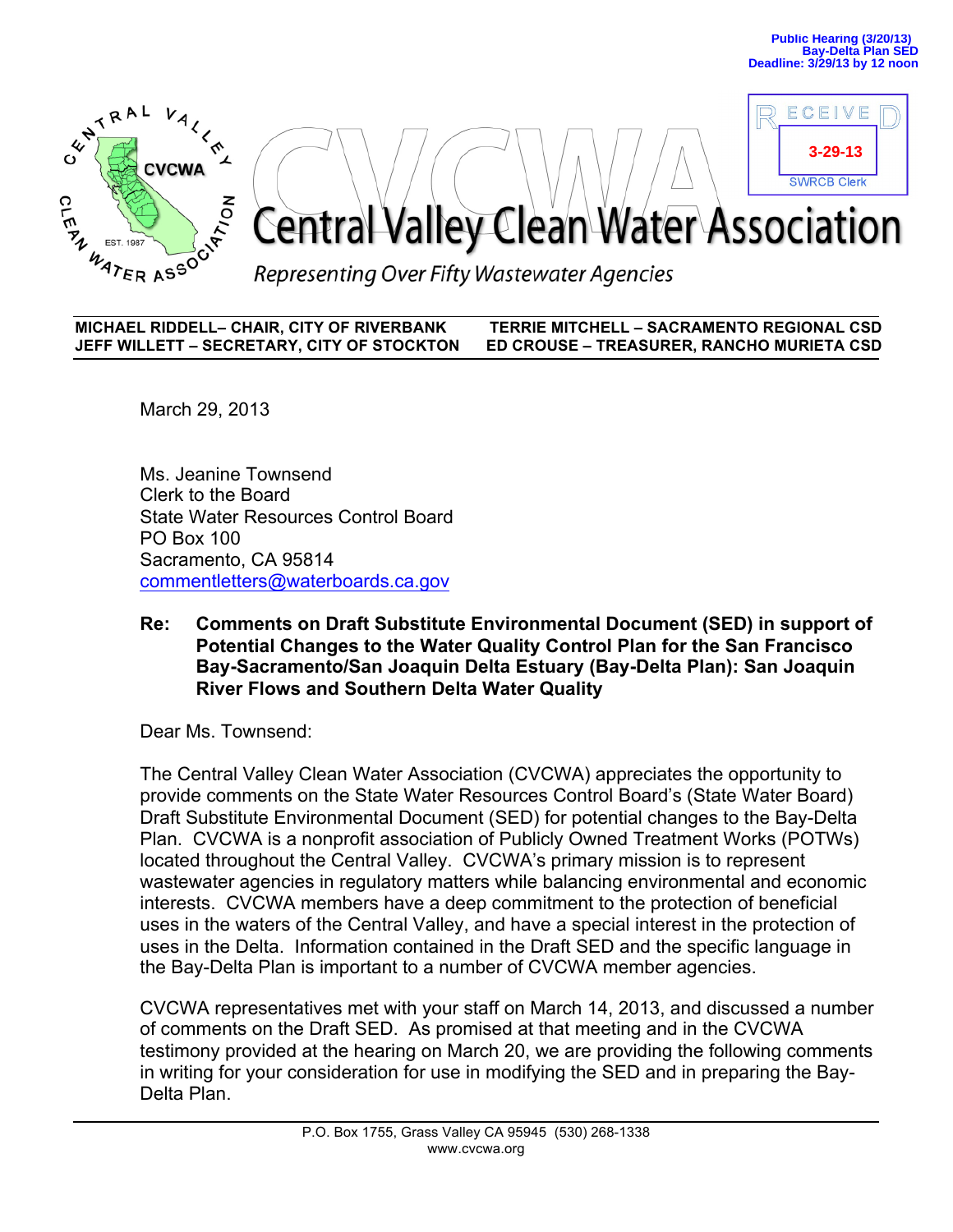Our comments are briefly stated below and are further amplified in detailed comments contained in Attachment A.

1. The Draft SED properly states that control of POTW discharges will not significantly affect ambient EC levels in the Delta. The Draft SED relies on available information, including modeling work performed by DWR in 2007 and more recent analyses prepared by the U.S. Bureau of Reclamation in 2011, to reach this conclusion. It is therefore problematic that, as stated in the Draft SED, the choice of EC objectives in the proposed alternative (SDWQ Alternative 2) could result in a requirement by several communities to install reverse osmosis treatment facilities to meet projected NPDES permit requirements. This is clearly an unreasonable outcome (extreme treatment requirements with no water quality benefit) which needs to be avoided through changes in either the objectives or the implementation language in the Bay-Delta Plan.

In other words, it is CVCWA's position that while reverse osmosis requirements for Delta communities may be "reasonably foreseeable" under the proposed Bay-Delta Plan alternative for South Delta EC objectives, such requirements are not "reasonable." It is therefore CVCWA's position that this unreasonable outcome should be remedied through one or more available approaches, as described below.

- 2. One approach which should be considered is to expand the scope of alternative salinity objectives being considered. The Draft SED currently is considering three alternative salinity objectives in the South Delta: (1) Current Objectives, (2) an EC standard of 1000 umhos/cm, and (3) an EC standard of 1400 umhos/cm. Table 17.1 of the Draft SED indicates that "Service Providers," a category which includes POTWs, will experience a Significant impact under Alternative 2 (the proposed alternative), and will experience a Less than Significant impact under Alternative 3. The Draft SED should include at least one additional intermediate alternative, e.g., EC = 1200 umhos/cm or greater. Under such an alternative, based on available effluent quality data for the cities of Stockton and Tracy, potential requirements for reverse osmosis could be entirely avoided. This alternative should be evaluated, since, as stated in the Draft SED, an EC objective of 1200 umhos/cm or greater would still provide reasonable protection of South Delta agricultural uses.
- 3. The Draft SED should also consider different averaging periods for the proposed EC objectives, e.g., an annual average value that Delta communities can comply with and a monthly EC cap of 1400 umhos/cm.
- 4. The Bay-Delta Plan should include implementation language that addresses the NPDES permitting paradox that is identified in Comment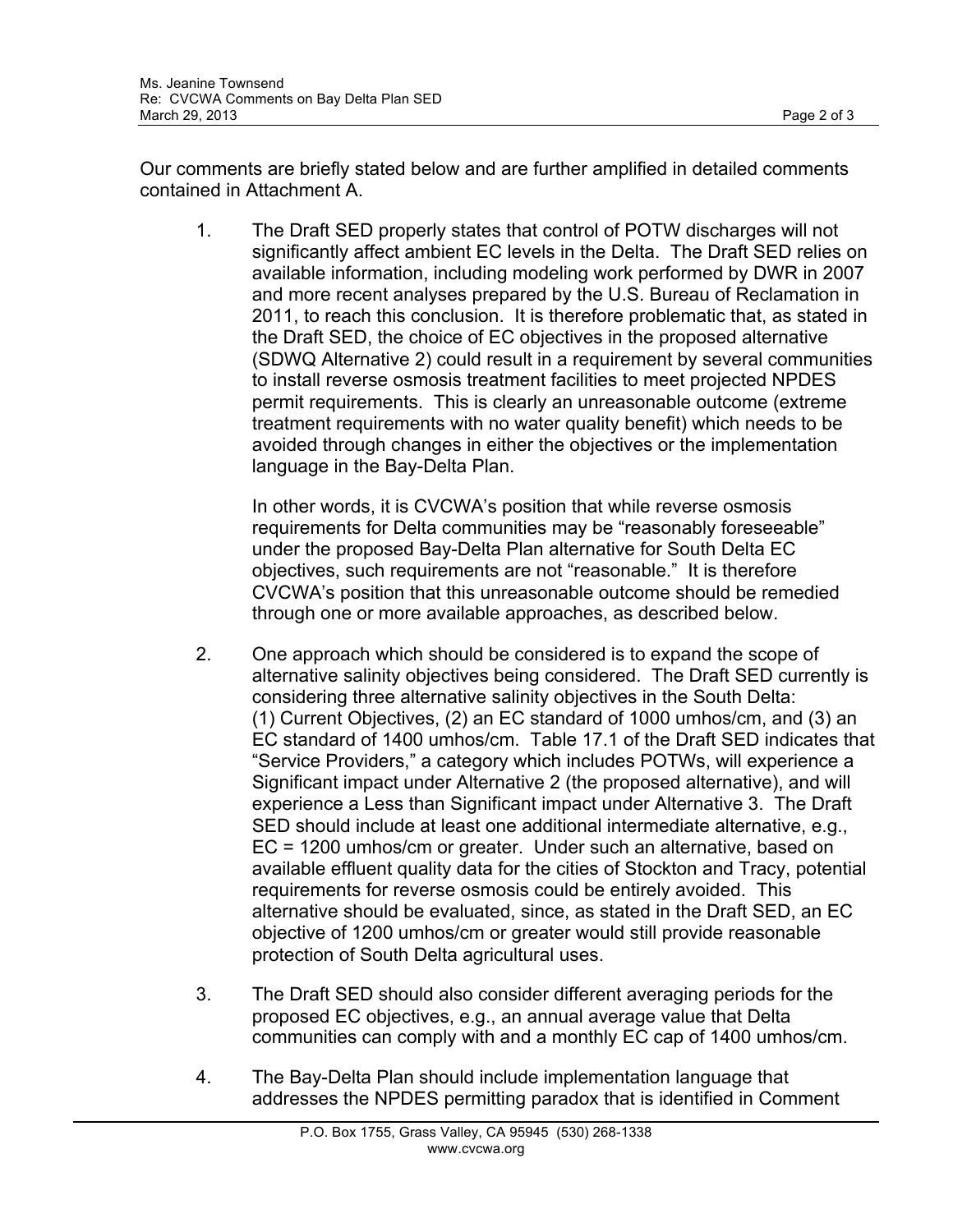No. 1. The Plan should describe various considerations that should be made in NPDES permitting determinations related to EC effluent limits that would avoid unreasonable end-of-pipe effluent limits, including the following:

- a. Application of EC limits as long term (e.g., annual) averages that would result in compliance for Delta communities;
- b. Designation of specific points of compliance in the Delta for the proposed objectives that would allow dilution in the determination of reasonable potential and the derivation of effluent limits;
- c. Use of a salinity variance adopted in the Sacramento-San Joaquin Basin Plans to postpone implementation of unreasonable effluent limits pending completion of a CV-SALTS long term salinity management plan and Basin Plan amendment that addresses this issue;
- d. Use of compliance schedules as a short-term solution to avoid implementation of unreasonable effluent limits.
- 5. The capital (construction) costs shown for reverse osmosis treatment in the Draft SED are low by a factor of two or more. Also, the O&M costs for RO treatment, which are a significant local expense, are not identified as a cost or quantified. Finally, the greenhouse gas impacts associated with the energy required for operation of reverse osmosis treatment units are not identified as an impact or quantified in the Draft SED. We strongly suggest that the cost and environmental impact information provided in Attachment A be incorporated in a revised Draft SED.

CVCWA supports the comments by the City of Tracy that address the above issues.

We appreciate the opportunity to provide these comments and are available for a followup meeting to continue to work with staff on language that will address the concerns we have raised.

Sincerely,

Devii Webster

Debbie Webster, Executive Officer 

Attachment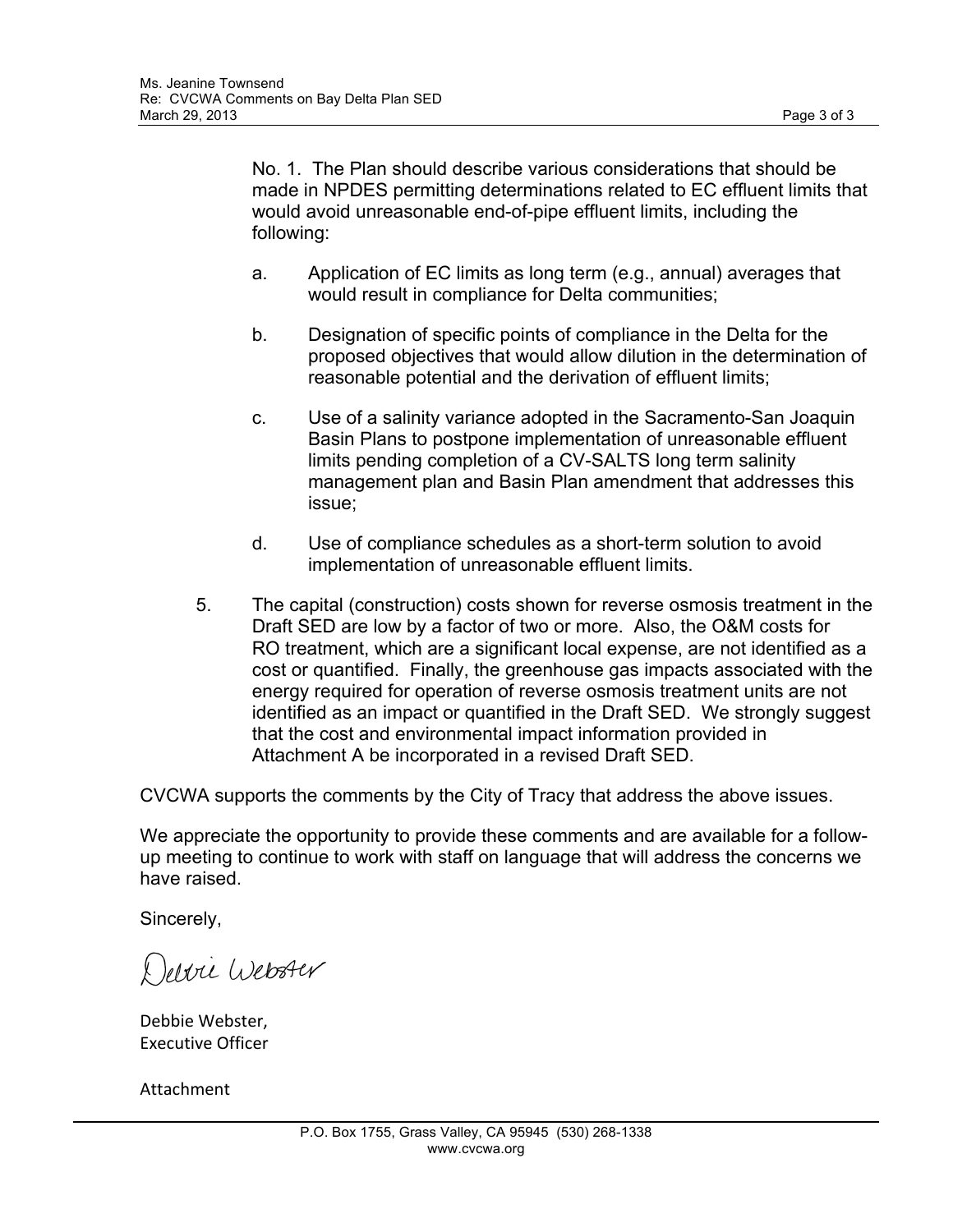# **ATTACHMENT A**

**Central Valley Clean Water Association (CVCWA) Comments on Public Draft Substitute Environmental Document in Support of Potential Changes to the Water Quality Control Plan for the San Francisco Bay-Sacramento/San Joaquin Delta Estuary: San Joaquin River Flows and Southern Delta Water Quality – December 2012**

## **Development of SDWQ Alternatives**

The State Water Resources Control Board (State Board) developed three South Delta Water Quality (SDWQ) alternatives for the Substitute Environmental Document (SED) that are comprised of numeric objectives for salinity and associated program actions. SDWQ Alternative 1 is the "no project" alternative that would retain the existing 2006 Bay-Delta Plan requirements for a maximum 30-day running average of mean daily EC of 0.7 millimhos per centimeter (mmhos/cm; equivalent to 0.7 dS/m) April 1–August 31 and 1.0 mmhos/cm September 1–March 31 for all water year types. These objectives are applicable to the three interior south Delta compliance stations and the compliance station in the San Joaquin River at Vernalis. (SED at 3-7.) SDWQ Alternative 2, the Preferred Alternative, would establish a numeric salinity objective of 1.0 dS/m as a maximum 30-day running average of mean daily EC for all months in the San Joaquin River between Vernalis and Brandt Bridge, Middle River from Old River to Victoria Canal, and Old River/Grant Line Canal from the Head of Old River to West Canal. (SED at 3-7.) SDWQ Alternative 3 is similar to SDWQ Alternative 2 except that it would establish a maximum 30-day running average of mean daily EC of 1.4 dS/m year round. (SED at 3-8.)

By limiting the SDWQ alternatives to just two options that would be different from the salinity objectives included in the existing 2006 Bay-Delta Plan, the State Board has ignored a consideration of environmental impacts that could occur under a maximum 30-day running average of mean daily EC of 1.1 dS/m or 1.25 dS/m. The State Board's analysis of environmental impacts associated with implementation of SDWQ Alternative 2 and Alternative 3 shows that the estimated impacts of each alternative differ depending on the specific impact under consideration. It is likely that a numeric salinity objective between the two objectives advanced by SDWQ Alternative 2 (1.0 dS/m) and Alternative 3 (1.4 dS/m) would have impacts intermediate to those estimated for SDWQ Alternative 2 and Alternative 3, and these intermediate impacts may, on balance, produce fewer and less significant environmental perturbations than those identified by the State Board for SDWQ Alternative 2 and Alternative 3. It is incumbent upon the State Board to expand its development and review of SDWQ alternatives to determine if numeric salinity objectives between those advanced in SDWQ Alternative 2 and Alternative 3 would offer a superior environmental alternative when considering impacts to all resources and entities that would likely be affected by implementation of new salinity objectives in the south Delta.

# **Selection of Preferred SDWQ Alternative**

The Preferred SDWQ Alternative, which is the same as Alternative 2 described in the SED, would establish a numeric salinity objective of 1.0 dS/m as a maximum 30-day running average of mean daily EC for all months in the San Joaquin River between Vernalis and Brandt Bridge,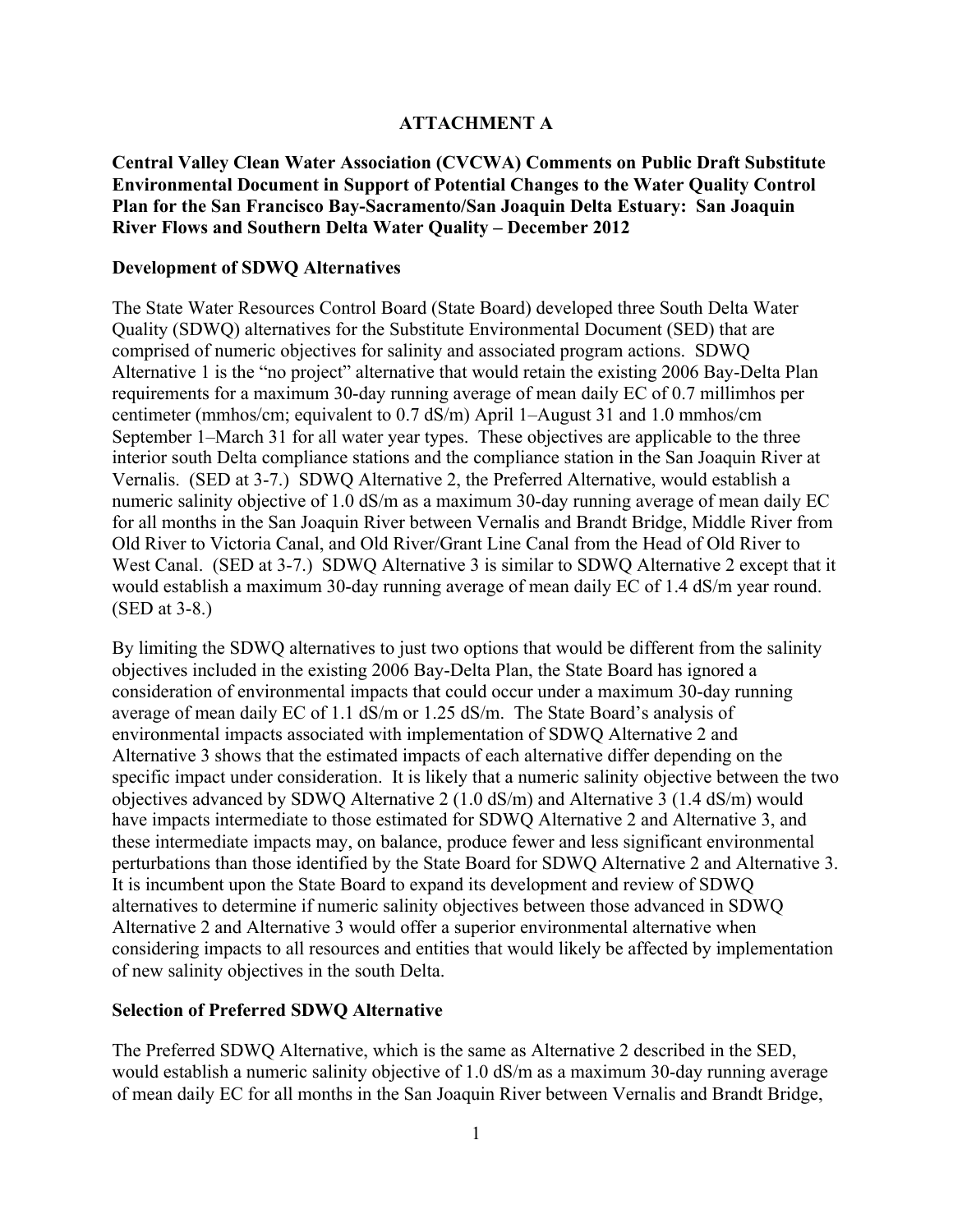Middle River from Old River to Victoria Canal, and Old River/Grant Line Canal from the Head of Old River to West Canal. (SED at 3-7.) Chapter 13 of the SED, *Service Providers*, identifies six wastewater treatment plants (WWTPs) that discharge treated effluent into the southern Delta; these WWTPs include the City of Tracy, Deuel Vocational Institution, City of Manteca, City of Stockton, Mountain House Community Services District, and Discovery Bay Community Services District. (SED at 13-1.) The State Board found that SDWQ Alternative 2 would have "significant and unavoidable" impacts for wastewater treatment providers; specifically, the cities of Tracy and Stockton. (SED at 13-3.) SDWQ Alternative 3 was determined to have "less than significant" impacts for wastewater treatment providers. (SED at 13-4.) In contrast, SDWQ Alternative 2 was determined to "not result in any significant impacts on the environment" in regard to aquatic resources (SED at 7-2), and was determined to have "less than significant" impacts on agriculture resources (SED at 11-30). Similar to the "less than significant" impact of SDWQ Alternative 3 on municipal dischargers, this alternative was also found to have "less than significant" impacts on aquatic resources (SED at 7-2) and agricultural resources (SED at 11-30).

With reference to the discussion above regarding development of additional SDWQ alternatives, and the fact that SDWQ Alternative 2 was found to have "significant and unavoidable" impacts for wastewater treatment providers while Alternative 3 was found to have "less than significant" impacts on municipal dischargers, it is imperative that additional numeric salinity objectives be developed and evaluated by the State Board before it advances a "preferred" SDWQ alternative.

#### **Methods of Compliance for SDWQ Alternatives**

The various SDWQ alternatives advanced in the SED have the potential to impact Central Valley wastewater dischargers in that new south Delta water quality objectives for salinity would require some dischargers to implement advanced wastewater treatment technologies to remove salts from their effluents. The SED states that "it is reasonably foreseeable that municipalities would take one or more of the following actions to comply with National Pollutant Discharge Elimination System (NPDES) effluent limits established by the Central Valley Regional Water Quality Control Board (Central Valley Water Board), which would use the numeric salinity objectives in the SDWQ alternatives." (SED at 4-5.) The discharger actions described as helping to comply with new effluent limits for salinity include: (1) new source water supplies, (2) salinity pretreatment programs, and (3) desalination. Beginning in Chapter 4, but reiterated throughout the SED, it is stated that "a site-specific, project-level analysis of these potential methods of compliance is not possible due to uncertainty about timing, duration, and magnitude of the actions." (SED at 4-4.) To this end, the State Board provides only a cursory discussion in Chapter 18, *Economic Analyses,* of the general costs associated with each of the three salinity reduction actions listed above. In this chapter, it is noted that of the six WWTPs listed in Chapter 13 that discharge to the southern Delta, only three would be subjected to increased compliance costs as a result of adoption of either SDWQ Alternative 1 (City of Tracy, City of Stockton, City of Manteca) or SDWQ Alternative 2 (City of Tracy, City of Stockton).

Because all three of these municipalities have been working diligently over the past decade or longer to develop high quality source water supplies (see **Table** 1) and implement source control and pollution prevention programs focused on reducing electrical conductivity and total dissolved solids in municipal influent (see **Table** 2), CVCWA believes that desalination is in fact the only compliance option available to these dischargers if they are required to meet more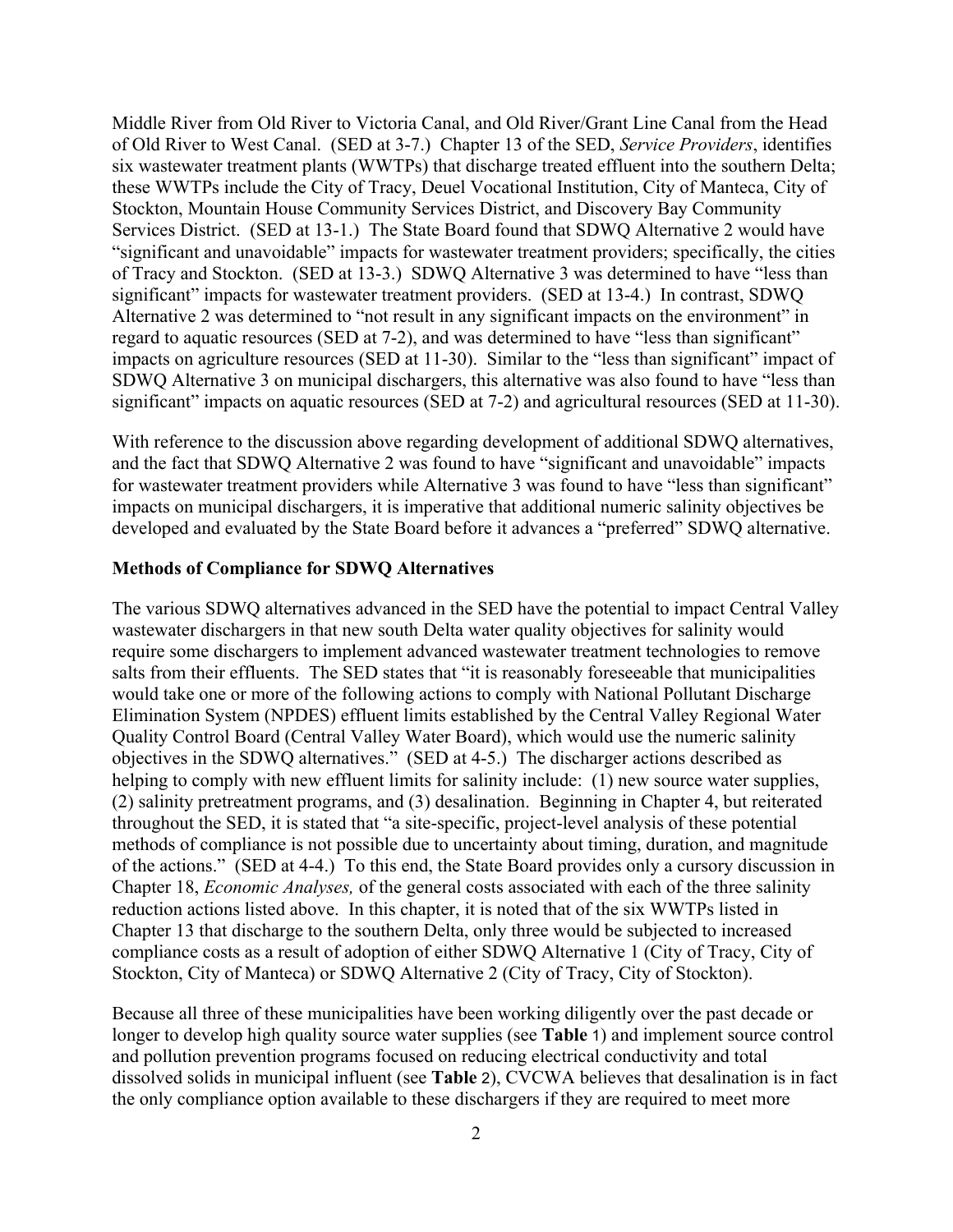stringent effluent limitations for salinity as the result of adoption of either SDWQ Alternative 1 or Alternative 2.

## **Table 1: Water Supply Source Control Actions Taken by Select South Delta Dischargers.**

#### *City of Tracy*

**1995** – The City initiated a project to bring South San Joaquin Irrigation District's Stanislaus River water through 40 miles of pipeline to Tracy.

**2001** – The City entered into long-term agreements to purchase additional surface water from the Delta-Mendota Canal (DMC) to replace groundwater.

**2002** – The City began designing an expansion to the potable water treatment plant to process the additional DMC surface water.

**2004** – Surface water from the DMC became available.

**2005** – Delivery of surface water from the South San Joaquin Irrigation District's Stanislaus River supply commenced in September. A pilot project to store surplus surface water supplies in the Semitropic Water Storage District in Kern County was successful.

**2007** – The City completed an expansion to the potable water treatment plant to process the additional DMC surface water.

**2008** – The City completed construction of a transmission pipeline allowing Stanislaus River water deliveries to a second location within Tracy. 62% of the City's water supply is now from Stanislaus River water.

**2010** – The City completed construction of an Aquifer Storage and Recovery (ASR) well and received approval from the Central Valley Water Board in December 2010 to perform pilot tests on injection of drinking water into the groundwater basin.

**2011** – The City completed Year-2 of the pilot project where it injected into and then extracted from the groundwater basin 250 acre-ft of drinking water. The pumping of native groundwater was limited to 1.7% of the City's total potable water supply (Bayley, 2012).

**2012** – The City completed Year-2 of the pilot program where it injected 700 acre-ft of drinking water into the groundwater basin, and is currently extracting the last of the injected water.

## *City of Stockton*

**2008-2012** – 73% of City of Stockton Metropolitan Area's water supply is from surface water sources and the remaining 27% is from groundwater sources (RBI, 2009).

**2012-2105** – Phase I of the City's Delta Water Supply Project (DWSP) will aim to source as much water supply from surface waters as possible, with up to 27% of the total supply sourced from the DWSP diverted surface waters and 73% of the total supply from other surface water sources (RBI, 2009).

**2015-2030** – Phase II of the City's DWSP will see the total amount of groundwater contributing to the overall water supply decrease (RBI, 2009).

**2031-2050** – By the end of Phase III of the City's DWSP (2050), it is estimated that approximately 21% (during wet years) and 35% (during dry years) of the total water supply will be sourced from groundwater (RBI, 2009).

*City of Manteca*

**Pre-2005** – Prior to 2005, 100% of the City's source water was supplied by groundwater (LWA, 2012).

**2005** – The City began substituting a portion of its groundwater supply with surface water from the South San Joaquin Irrigation District water plant. In 2005, 25% of the City's water supply was sourced from surface water; 75% of the total supply was sourced from groundwater (LWA, 2012).

**2005-2009** – The proportional contribution of surface water to the City's water supply steadily increased to 50% (LWA, 2012). This portion is expected to remain constant (City of Manteca, 2009).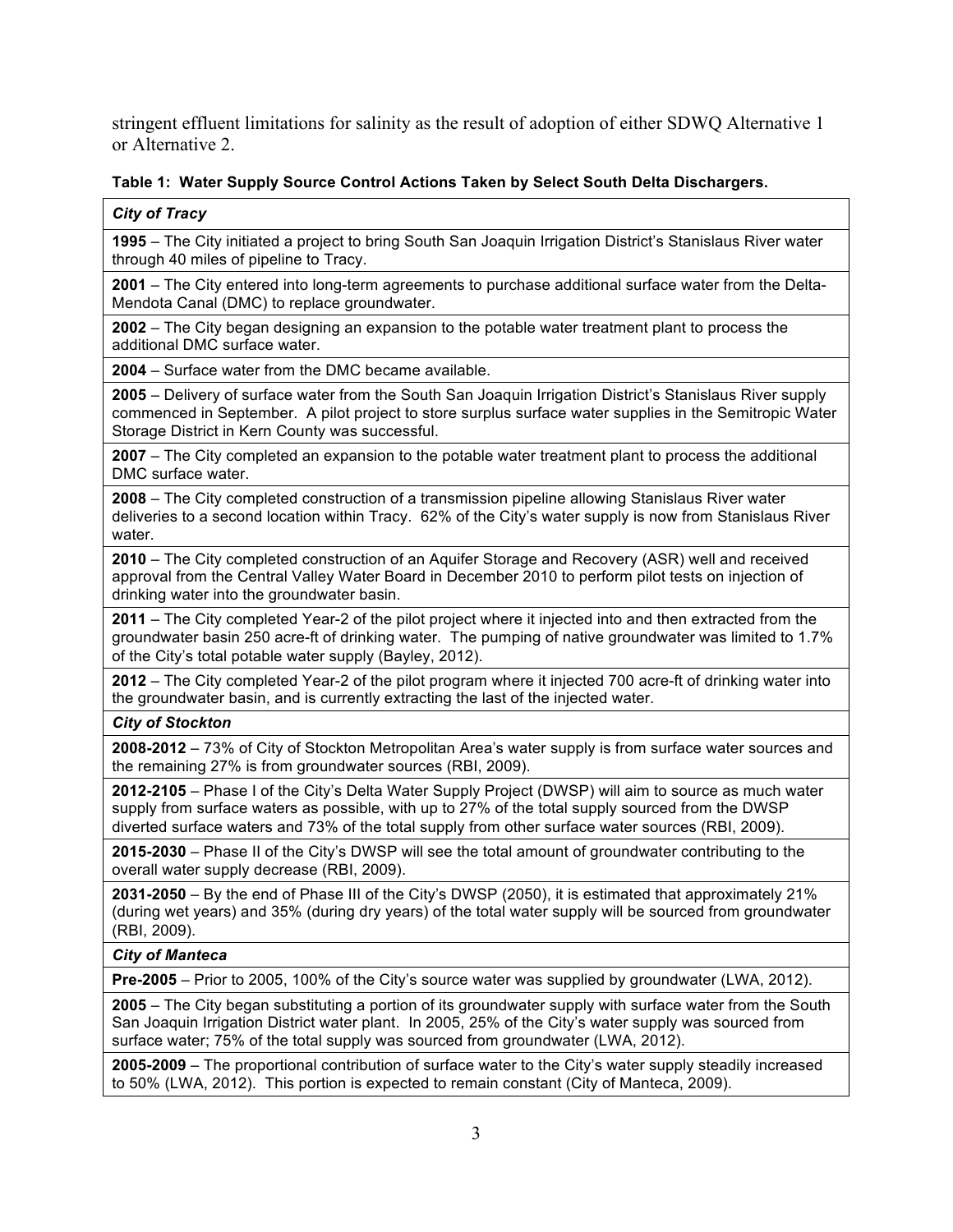#### **Table 2: Source Control, Pollution Prevention, and Facility Upgrade Actions Taken by Select South Delta Dischargers.**

## *City of Tracy*

Between 2006 and 2008, Leprino Foods Company (Leprino), the only industrial facility in the City of Tracy, reduced its daily TDS loading to the WWTP by approximately 20% through source loading reductions. Leprino achieved source reductions by implementing numerous best management practices in its plant operations, all of which are designed to make efficient use of incoming raw materials, ingredients, and cleaning chemicals, thus minimizing discharges to the wastewater collection system. As the quality of the City of Tracy's water supply improves, further reductions in the TDS/EC contributions from the Leprino plant effluent are expected (City of Tracy, 2010).

#### *City of Stockton*

The City of Stockton provides discharge permits to Significant Industrial Users (SIUs) through its industrial pretreatment program to regulate and control the discharge of salinity to the Regional Wastewater Control Facility (RWCF). Discharge permits for new SIUs contain an interim TDS concentration limit of 1000 mg/L as a daily maximum and an interim loading limit in pounds per month. The loading limit is based on an average TDS concentration limit of 800 mg/L and the permitted flow for that SIU (RBI, 2009).

The City of Stockton has replaced alum with polyaluminum chloride at the RWCF as a means to reduce the need for caustic during the treatment process. Some caustic is still used on occasion to optimize performance of nitrifying biotowers. These adjustments have led to an overall slight reduction in effluent EC levels, as described by the City of Stockton RWCF Chief Plant Operator (Garcia, 2012).

## *City of Manteca*

The City of Manteca constructed the Industrial Pipeline System to eliminate EC (salinity) discharged to the WQCF by the City of Manteca's largest industrial discharger, Eckert Cold Storage (Eckert). The Industrial Pipeline System has been fully operational since April 2007. It diverts Eckert's food-processing wastes to direct application on agricultural fields (City of Manteca, 2009).

The City of Manteca developed a PPP that contains an effectiveness evaluation for pollution prevention strategies aimed at limiting and/or reducing EC levels in the WQCF influent (LWA, 2010). These strategies are specifically aimed at residential brine-discharging water softeners.

The City of Manteca replaced the WQCF's existing chlorine contact tank with tertiary filtration and UV disinfection, which appeared to contribute to a slight reduction in effluent EC levels; however, this reduction was not considered significant, nor was it distinguishable from the normal variability observed in the concentrations of this parameter in the City's effluent (City of Manteca, 2009).

By implementing changes to water supply and industrial source control practices, the cities of Tracy and Manteca have achieved reductions in effluent EC concentration. The City of Tracy achieved a 25% reduction in WWTP effluent EC between 2007 and 2011. The City of Manteca achieved an approximate 32% reduction in its Water Quality Control Facility monthly average effluent EC in recent years. The City of Stockton is looking for its newly constructed Delta Water Supply Project to augment local groundwater and existing surface water supplies to meet the Stockton's water demands and reduce water supply salinity contributions to Stockton's RWCF (RBI, 2009). However, each of the three subject dischargers would not be able to comply with water quality based effluent limitations for salinity based on the existing 2006 Bay-Delta Plan salinity objectives (SDWQ Alternative 1), and the cities of Tracy and Stockton would not be able to comply with water quality based effluent limitations based on the 1.0 dS/m EC objective associated with SDWQ Alternative 2. Additionally, the State Board should make clear that the seasonal 0.7 dS/m and 1.0 dS/m salinity objectives contained in the 2006 Bay-Delta Plan do not apply to municipal dischargers of treated wastewater.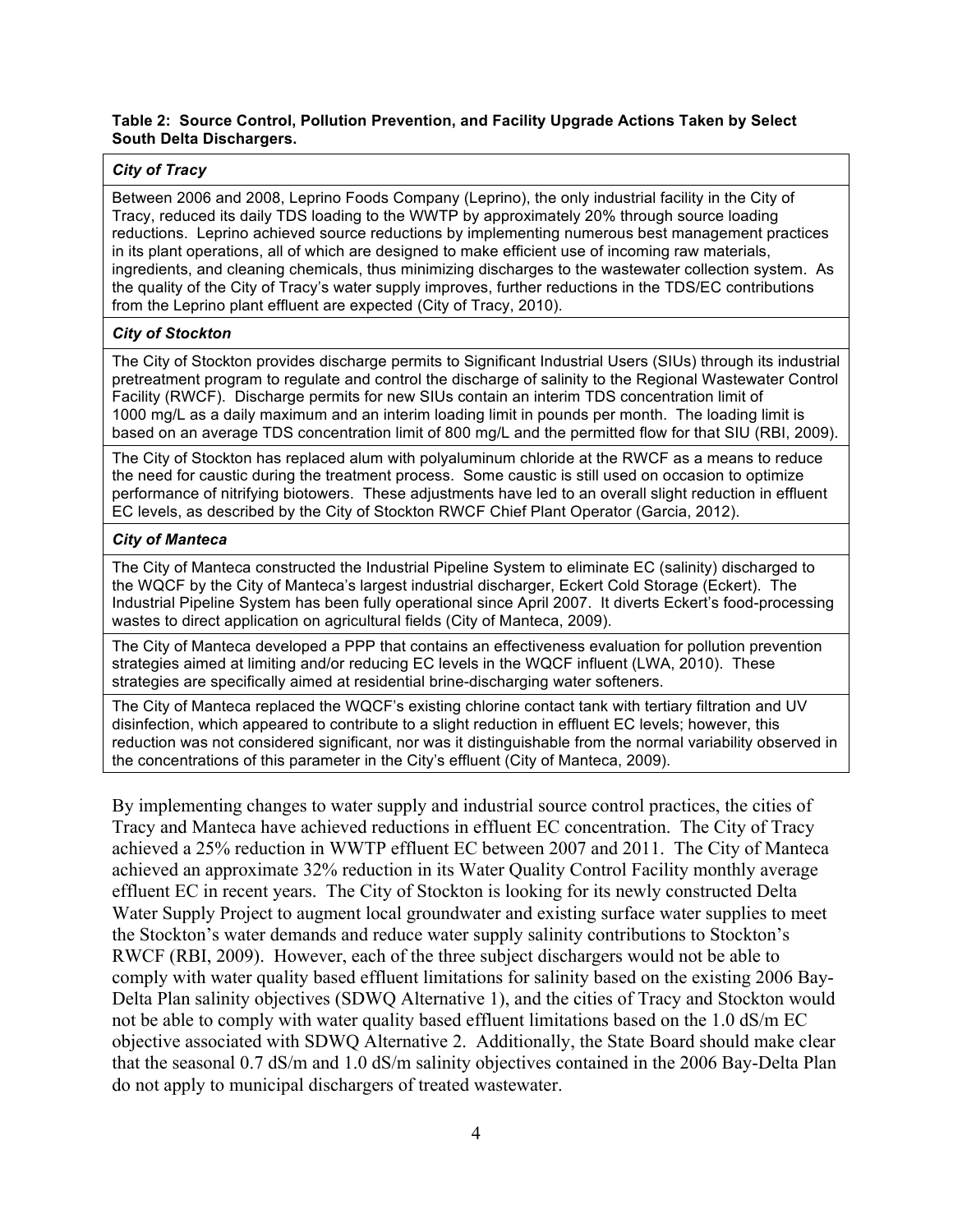## **Cost Evaluation of Reverse Osmosis Treatment**

Being that salinity reduction through improved potable water supplies, source control actions, pollution prevention programs, and facility upgrades have not reduced salts in the effluents of the three subject dischargers to the degree that they could comply with more stringent salinity limits that could come from forthcoming changes to the Water Quality Control Plan for the San Francisco Bay-Sacramento/San Joaquin Delta Estuary (Bay-Delta Plan), each discharger has developed planning level cost estimates for reverse osmosis (RO) treatment to comply with existing 2006 Bay-Delta Plan requirements (i.e., SDWQ Alternative 1: EC objective of 700 µmhos/cm April 1–August 31 and 1000 µmhos/cm September 1–March 31), and for the cities of Tracy and Stockton to comply with SDWQ Alternative 2: an EC objective of 1.0 dS/m or 1000 µmhos/cm year around. **Table** 3 and **Table** 4 provide Central Valley dischargerdeveloped planning level cost estimates for RO treatment to comply with SDWQ Alternative 1 and Alternative 2, respectively. It should be noted that the cost estimates provided below do not include microfiltration (MF) as a pre-treatment for effluent prior to RO treatment. However, MF is a common treatment component in salt removal applications, and is sometimes required to achieve necessary salt removal efficiency from a RO system.

|                               | <b>RO Treatment</b>                                                  | Cost (\$ Million) |                                    |                   |                              |                                        |  |
|-------------------------------|----------------------------------------------------------------------|-------------------|------------------------------------|-------------------|------------------------------|----------------------------------------|--|
| <b>Discharger</b>             | (mgd) required<br>to meet<br>700 µmhos/cm<br>$EC$ Limit <sup>1</sup> | Capital $^{2,3}$  | Annualized<br>Capital <sup>4</sup> | Annual<br>$O&M^2$ | Total<br>Annual <sup>5</sup> | <b>Present</b><br>Worth <sup>6,7</sup> |  |
| City of Tracy <sup>8</sup>    | 11.9                                                                 | 67.0              | 4.5                                | 6.6               | 11.1                         | 166                                    |  |
| City of Stockton <sup>9</sup> | 37.5                                                                 | 211               | 14.1                               | 20.9              | 35.0                         | 523                                    |  |
| City of Manteca <sup>10</sup> | 7.1                                                                  | 40.0              | 2.7                                | 3.9               | 6.6                          | 99                                     |  |

|                                 | Table 3: Planning Level Cost Estimates for Reverse Osmosis (RO) Treatment Necessary to |  |  |
|---------------------------------|----------------------------------------------------------------------------------------|--|--|
| Comply with SDWQ Alternative 1. |                                                                                        |  |  |

Notes:

1. Effluent flow requiring RO treatment to meet a 700 µmhos/cm EC effluent limitation from April 1 through August 31 using a 25% safety factor to address the range of influent EC concentrations observed for the facility.

2. Capital and O&M costs developed using: Memorandum: Modification of Flow Basis for Treatment Train Costs as Previously Presented in the "Advanced Treatment Alternatives for the Sacramento Regional Wastewater Treatment Plant" (Carollo, March 2009). (Carollo, 2010)

3. Treatment costs include engineering, administrative, legal, and contingency costs. All costs in June 2012 dollars (ENRCCI 9838). The ENRCCI for Sacramento, CA (9838) was estimated by taking the average ENRCCI for the U.S. 20 Cities (i.e., 20- City Average) and the ENRCCI for San Francisco, CA.

4. Annualized capital costs developed using a 30-year amortization period and 5.25 percent interest rate.

5. Total Annual Cost = Annualized Capital Cost + Annual O&M Cost.

6. Present worth represents the summation of the capital construction cost plus the capitalized annual operation and maintenance cost based on a 30-year planning period and 5.25 percent interest rate.

7. Due to the recent bankruptcy of the City of Stockton, it may not be able to receive an interest rate as low as 5.25 percent, and therefore the actual cost of implementing RO treatment may be greater than shown in the above table.

8. Partial RO treatment requirement of 11.9 mgd based on WWTP average effluent EC of 1223 µmhos/cm from data collected 2009–2020, summer months only (April–August).

9. Partial RO treatment requirement of 37.5 mgd based on RWCF average effluent EC of 1111 µmhos/cm from data collected 2007–2011, summer months only (April–August).

10. Partial RO treatment requirement of 7.1 mgd based on WQCF average effluent EC of 763 µmhos/cm from data collected 2008–2011, summer months only (April–August).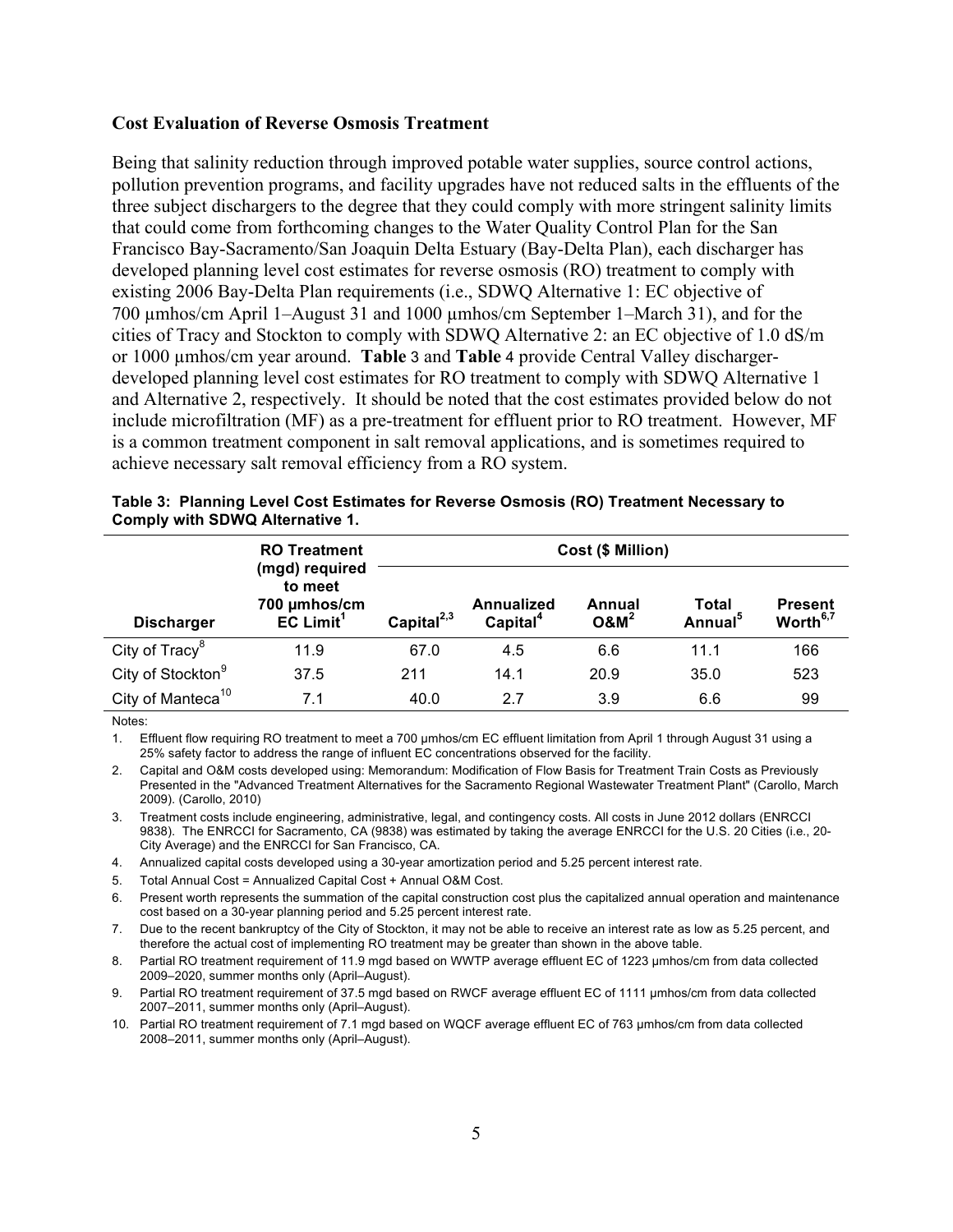With reference only to the capital costs shown in **Table 3** and **Table 4**, these estimates are significantly higher than those provided in Appendix H, *Evaluation Methods of Compliance*, of the SED that utilize Department of Water Resources California Water Plan Update 2009 (DWR, 2009) information to estimate a capital cost range of \$5–22 million to construct a reverse osmosis treatment facility to treat 10 million gallons per day (mgd) of municipal wastewater. (SED at H-71.) The SED's capital unit cost (per mgd) for RO treatment ranges from \$560,000 to \$2,240,000. This capital cost range does not include operations and maintenance (O&M) costs. It is interesting that the State Board would elect not to provide annual O&M cost estimates as the SED states the following at H-70 of Appendix H, *Evaluation Methods of Compliance*: "The costs of RO include the costs associated with the construction of the RO facilities and operation and maintenance costs associated with energy and brine disposal." Referring strictly to the unit cost of RO treatment, the \$560,000–\$2,240,000 range reported in the SED is significantly lower than the unit cost range of \$5.6–\$10 million taken from the estimates provided in Tables 3 and 4 (\$5.6 million) and an independent salinity best practicable treatment or control study undertaken by the City of Tracy which estimates RO treatment to have a unit cost of \$10 million (City of Tracy, 2011).

|                               | <b>RO Treatment</b>                                                  | Cost (\$ Million) |                                           |                   |                                     |                                        |  |
|-------------------------------|----------------------------------------------------------------------|-------------------|-------------------------------------------|-------------------|-------------------------------------|----------------------------------------|--|
| <b>Discharger</b>             | (mgd) required<br>to meet<br>700 µmhos/cm<br>$EC$ Limit <sup>1</sup> | Capital $^{2,3}$  | <b>Annualized</b><br>Capital <sup>4</sup> | Annual<br>$O&M^2$ | <b>Total</b><br>Annual <sup>5</sup> | <b>Present</b><br>Worth <sup>6,7</sup> |  |
| City of Tracy <sup>8</sup>    | 8.0                                                                  | 45.0              | 3.0                                       | 4.5               | 7.5                                 | 112                                    |  |
| City of Stockton <sup>9</sup> | 23.1                                                                 | 130.1             | 8.7                                       | 12.8              | 21.5                                | 321                                    |  |

|                                 |  |  | Table 4: Planning Level Cost Estimates for Reverse Osmosis (RO) Treatment Necessary to |
|---------------------------------|--|--|----------------------------------------------------------------------------------------|
| Comply with SDWQ Alternative 2. |  |  |                                                                                        |

Notes:

1. Effluent flow requiring RO treatment to meet a 1000 µmhos/cm EC effluent limitation from April 1 through August 31 using a 25% safety factor to address the range of influent EC concentrations observed for the facility.

2. Capital and O&M costs developed using: Memorandum: Modification of Flow Basis for Treatment Train Costs as Previously Presented in the "Advanced Treatment Alternatives for the Sacramento Regional Wastewater Treatment Plant" (Carollo, March 2009). (Carollo, 2010)

3. Treatment costs include engineering, administrative, legal, and contingency costs. All costs in June 2012 dollars (ENRCCI 9838). The ENRCCI for Sacramento, CA (9838) was estimated by taking the average ENRCCI for the U.S. 20 Cities (i.e., 20- City Average) and the ENRCCI for San Francisco, CA.

4. Annualized capital costs developed using a 30-year amortization period and 5.25 percent interest rate.

5. Total Annual Cost = Annualized Capital Cost + Annual O&M Cost.

6. Present worth represents the summation of the capital construction cost plus the capitalized annual operation and maintenance cost based on a 30-year planning period and 5.25 percent interest rate.

7. Due to the recent bankruptcy of the City of Stockton, it may not be able to receive an interest rate as low as 5.25 percent, and therefore the actual cost of implementing RO treatment may be greater than shown in the above table.

8. Partial RO treatment requirement of 8.0 mgd based on WWTP average effluent EC of 1223 µmhos/cm from data collected 2009–2020, summer months only (April–August).

9. Partial RO treatment requirement of 23.1 mgd based on RWCF average effluent EC of 1111 µmhos/cm from data collected 2007–2011, summer months only (April–August).

CVCWA believes a more accurate unit cost estimate for construction of a RO treatment facility in the Central Valley is approximately \$5.6–\$10/mgd, based on the same calculations used to generate the cost estimates provided in **Table 3** and **Table 4** (low end of range) and RO cost estimates developed in a 2011 City of Tracy study (high end of range; City of Tracy, 2011). This range is approximately 2.5–4.5 times greater than the high end capital unit cost estimate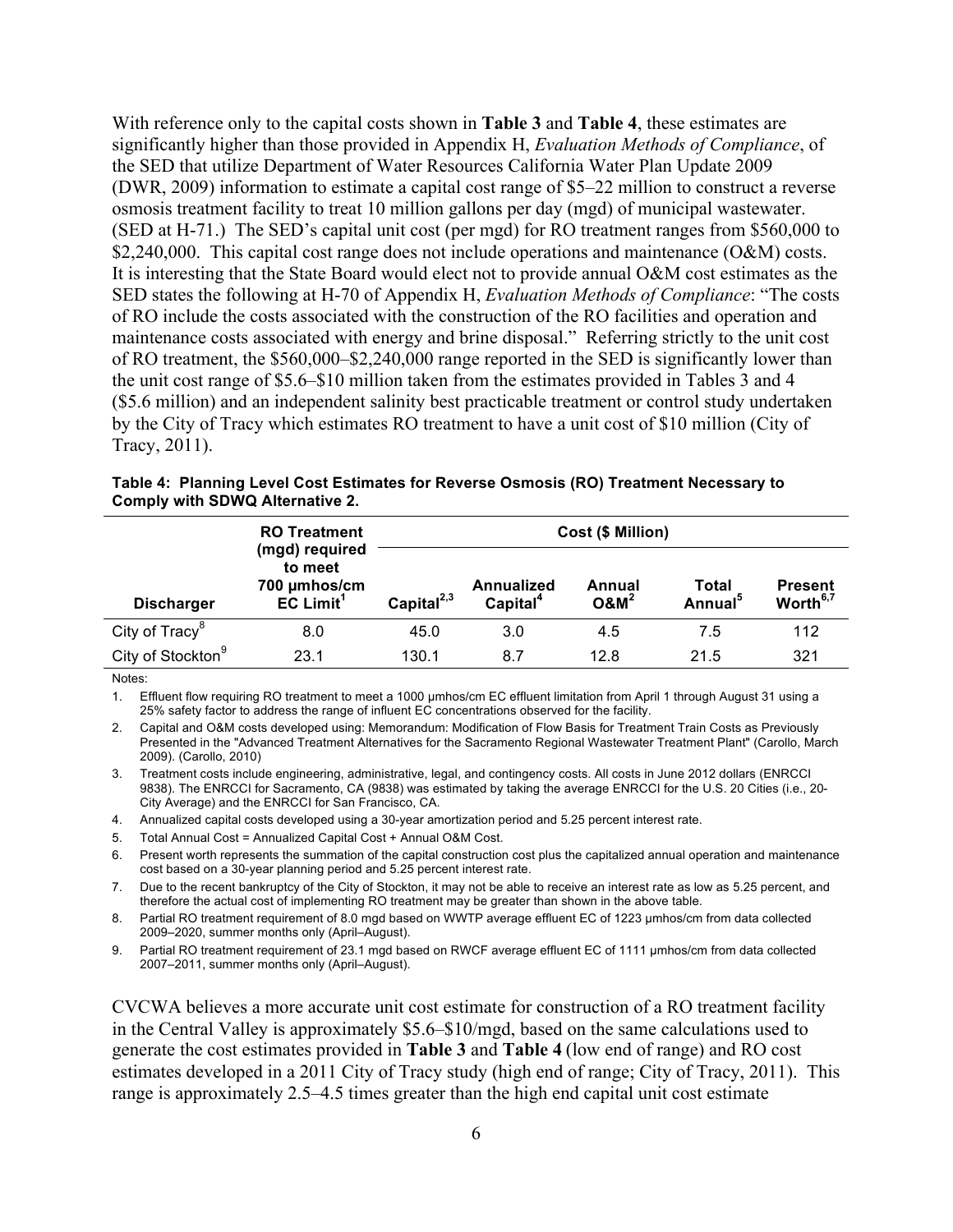(\$2.24 million) provided in the SED. Again, the desalination cost range provided in the SED only considers capital costs, and therefore does not provide a complete assessment of all advanced treatment costs that would be borne by ratepayers served by a WWTP that is required to implement RO as a means to comply with more stringent effluent limits for salinity stemming from the adoption of either SDWQ Alternative 1 or Alternative 2. Using the calculations underlying the planning level costs estimates shown in **Table** 3 and **Table** 4, it is estimated that annual O&M costs would be approximately \$555,000 per mgd treated with RO. If, in fact, the RO treatment costs provided in the SED do include O&M costs, as well as engineering, administrative, legal, and contingency costs associated with construction and operation of an RO treatment facility, then the costs presented in the SED are even lower than those presented in **Table** 3 and **Table** 4. For its next draft of the SED, the State Board should strive for more clarity and transparency in its cost estimates, consider the RO cost estimates provided herein, and update cost estimates provided in the SED to the current engineering construction cost index.

#### **Environmental Impacts of RO Treatment**

While the brine disposal method (evaporation ponds) considered in the SED is different from and requires less energy than the brine disposal method (thermal brine concentration, crystallization, and land disposal) associated with the planning level cost estimates provided in **Table** 3 and **Table** 4, both treatment systems include RO, which is an energy intensive process itself. As stated in the SED, evaporation ponds would be the less expensive brine disposal option for a WWTP; however, under circumstances where land for evaporation ponds is not available at or adjacent to a WWTP, thermal brine concentration, crystallization, and ultimate land disposal of crystallized residuals might be the preferred brine disposal option. **Table** 5 shows annual estimated  $CO<sub>2</sub>$  emissions for the three subject discharges to comply with SDWQ Alternative 1 and Alternative 2 using either evaporation ponds or thermal concentration and crystallization as means of brine disposal (additional calculations shown in Appendix A).

|                        | Annual Estimated CO <sub>2</sub> Emissions (metric tons) <sup>1</sup> |                                      |                                                                  |             |  |  |  |
|------------------------|-----------------------------------------------------------------------|--------------------------------------|------------------------------------------------------------------|-------------|--|--|--|
|                        |                                                                       | <b>Evaporation Ponds<sup>2</sup></b> | <b>Thermal Concentration</b><br>and Crystallization <sup>3</sup> |             |  |  |  |
| <b>Discharger</b>      | SDWQ Alt. 1                                                           | SDWQ Alt. 2                          | SDWQ Alt. 1                                                      | SDWQ Alt. 2 |  |  |  |
| City of Tracy          | 2.474                                                                 | 1,663                                | 17.554                                                           | 11.801      |  |  |  |
| City of Stockton       | 7,795                                                                 | 4,802                                | 55,318                                                           | 34,076      |  |  |  |
| City of Manteca        | 1,476                                                                 | n/a                                  | 10.938                                                           | n/a         |  |  |  |
| <b>Total Emissions</b> | 11,745                                                                | 6,465                                | 83,810                                                           | 45,877      |  |  |  |

| Table 5: Greenhouse Gas Emissions Associated with the Operation of RO Treatment Systems  |  |
|------------------------------------------------------------------------------------------|--|
| Utilizing Two Different Brine Disposal Methods to Comply with SDWQ Alternatives 1 and 2. |  |

Notes:

1. CO2 emissions based on 0.81 lbs of CO2 produced per kWh of electricity consumed (CCAR, 2007).

2. Daily power usage based on estimate of 1,550 kWh consumed per million gallons treated with RO (Carollo, 2007).

3. Daily power usage based on estimate of 11,000 kWh consumed per million gallons treated with RO with liquid brine

subsequently undergoing thermal concentration and crystallization (Carollo, 2007).

The SED states the following with regard to greenhouse gas (GHG) emissions: "Any potential air quality and GHG emissions due to increased power generation would be minor." (SED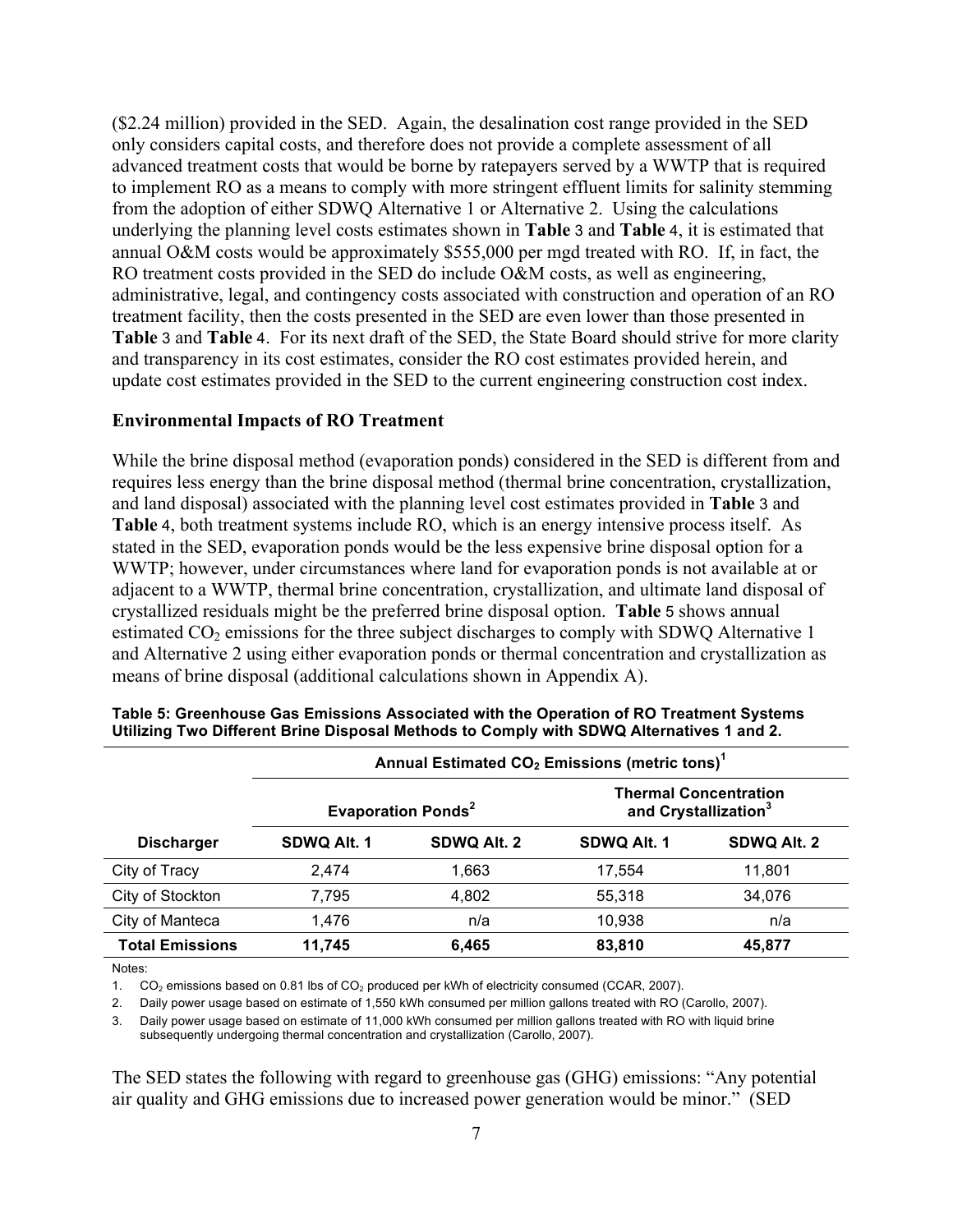at H-72.) The State Board reasons that increased electrical load from RO treatment facilities would be small compared to existing electrical grid capacity, and therefore, additional power generation facilities would not need to be constructed. The State Board further reasons that if new power generation facilities are not required, then GHG emissions from new RO treatment facilities must be minor. In fact, GHG emissions from new RO treatment facilities would not be minor and the total annual  $CO<sub>2</sub>$  emissions estimates provided in **Table** 5 can be translated into a variety of equivalent impacts that may be more easily understood by the layperson than air quality impacts due to emissions of x number of metric tons of  $CO<sub>2</sub>$  per year. For example, by using the U.S. EPA's online Greenhouse Gas Equivalencies Calculator<sup>1</sup>, it can be determined that total  $CO<sub>2</sub>$  emission associated with using RO and evaporation ponds to comply with SDWQ Alternative 2 (6,465 metric tons) is equivalent to the GHG emissions from 1,222 passenger vehicles added to the roadways. The total  $CO<sub>2</sub>$  emission associated with using RO and thermal concentration and crystallization to comply with SDWQ Alternative 1 (83,810 metric tons) is equivalent to the GHG emissions from 15,840 passenger vehicles added to the roadways. These GHG emissions and associated air quality impacts stemming from the implementation of RO with some type of brine disposal for two or more wastewater dischargers in the Central Valley do not appear to be "minor," as described in the SED. This is especially true when considering these additional  $CO_2$  emissions would be released into the San Joaquin Valley Air Basin, one of the nation's most polluted air basins. For its next draft of the SED, the State Board should quantify the estimated GHG emissions and associated air quality impacts due to implementation of RO at WWTPs that could occur with adoption of SDWQ Alternatives 1 and 2.

# **References**

California Climate Action Registry (CCAR). (2007). *General Reporting Protocol: Reporting Entity-Wide Greenhouse Gas Emissions, Version 2.2*, March.

Carollo. (2007). *Project Memorandum: Energy Cost and Carbon Footprint for Reverse Osmosis and NTF & Denit Alternatives.* Tony Park, SRCSD for SRWTP 2020 Master Plan, December.

Carollo. (2010). *Memorandum: Modification of Flow Basis for Treatment Train Costs as Previously Presented in the "Advanced Treatment Alternatives for the Sacramento Regional Wastewater Treatment Plant" (Carollo, March 2009).* Reverse Osmosis Costs: Elisa Garvey, SRCSD for Project SRWTP Advanced Treatment Cost Updates, August.

City of Manteca. (2009). *Infeasibility Analysis and Compliance Schedule Justification in Support of a Time Schedule Order for the City of Manteca Wastewater Quality Control Facility.* Draft letter to Mr. James Marshall of the California Regional Water Quality Control Board – Central Valley Region from Phil Govea, P.E., Deputy Director of Public Works, City of Manteca.

City of Tracy. (2010). *Infeasibility Analysis and Compliance Schedule Justification in Support of a Time Schedule Order for the City of Tracy Wastewater Treatment Plant and NPDES Permit Modifications*. Draft letter to Mr. James Marshall of the California Regional Water Quality Control Board – Central Valley Region from Steve Bayley, Deputy Director of Public Works, City of Stockton, September.

<u> 1989 - Jan Stein Stein, fransk politiker (d. 1989)</u>

<sup>1</sup> http://www.epa.gov/cleanenergy/energy-resources/calculator-html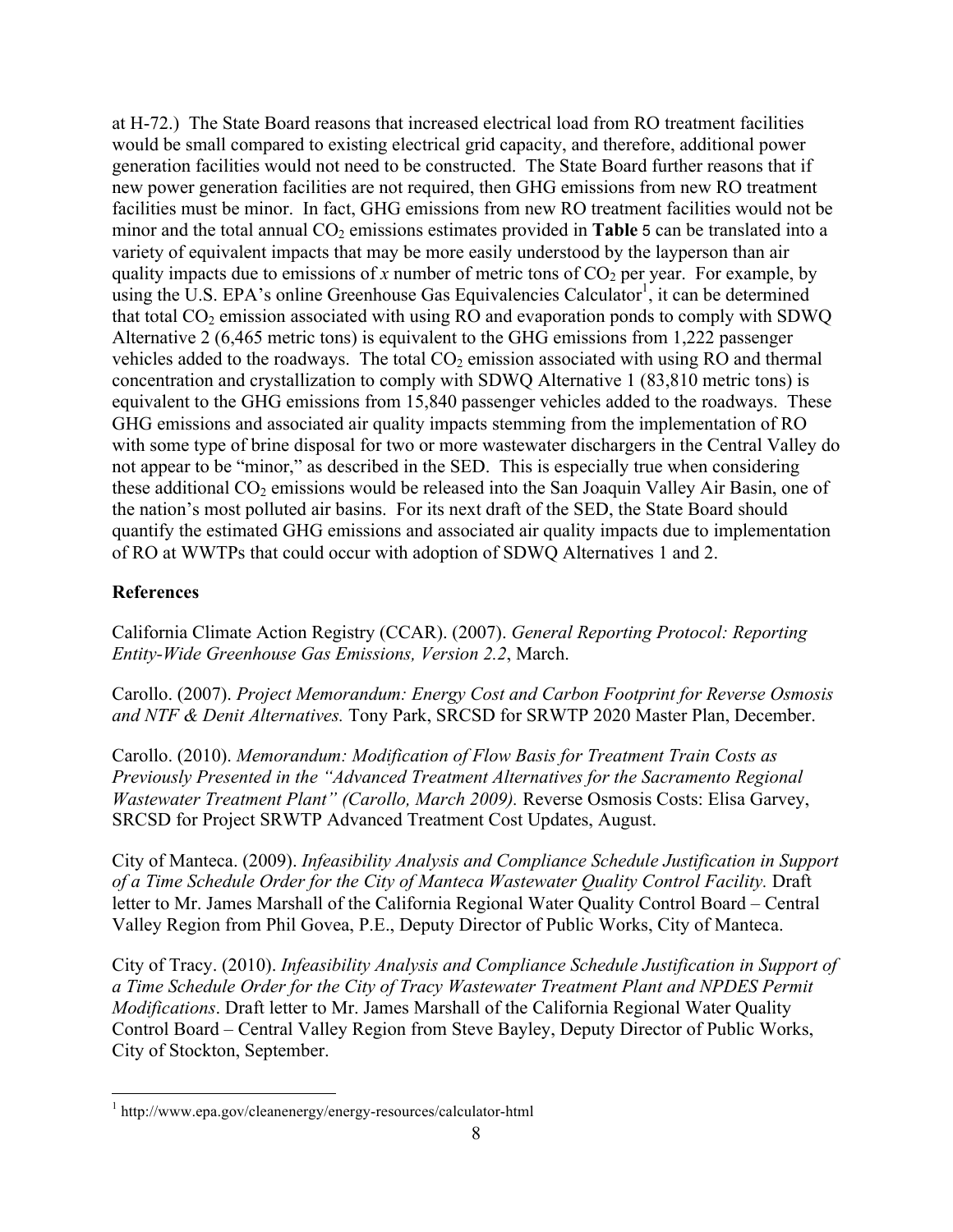City of Tracy. (2011). *City of Tracy WWTP Best Practicable Treatment or Control Study.* Prepared by CH2M Hill, Sacramento, July 2011.

Garcia, F. (2012). Personal communication with the City of Stockton Regional Wastewater Control Facility Chief Plant Operator. Email communication, July 25, 2012.

Larry Walker Associates (LWA). (2012). *City of Manteca Water Quality Control Facility – Evaluation of Best Practicable Treatment or Control (BPTC) for Constituents of Concern to Groundwater Quality.* Submitted to the California Regional Water Quality Control Board – Central Valley Region, October.

RBI (2009). *City of Stockton Regional Wastewater Control Facility Salinity Plan, Draft.* Prepared on behalf of the City of Stockton Municipal Utilities Department, June.